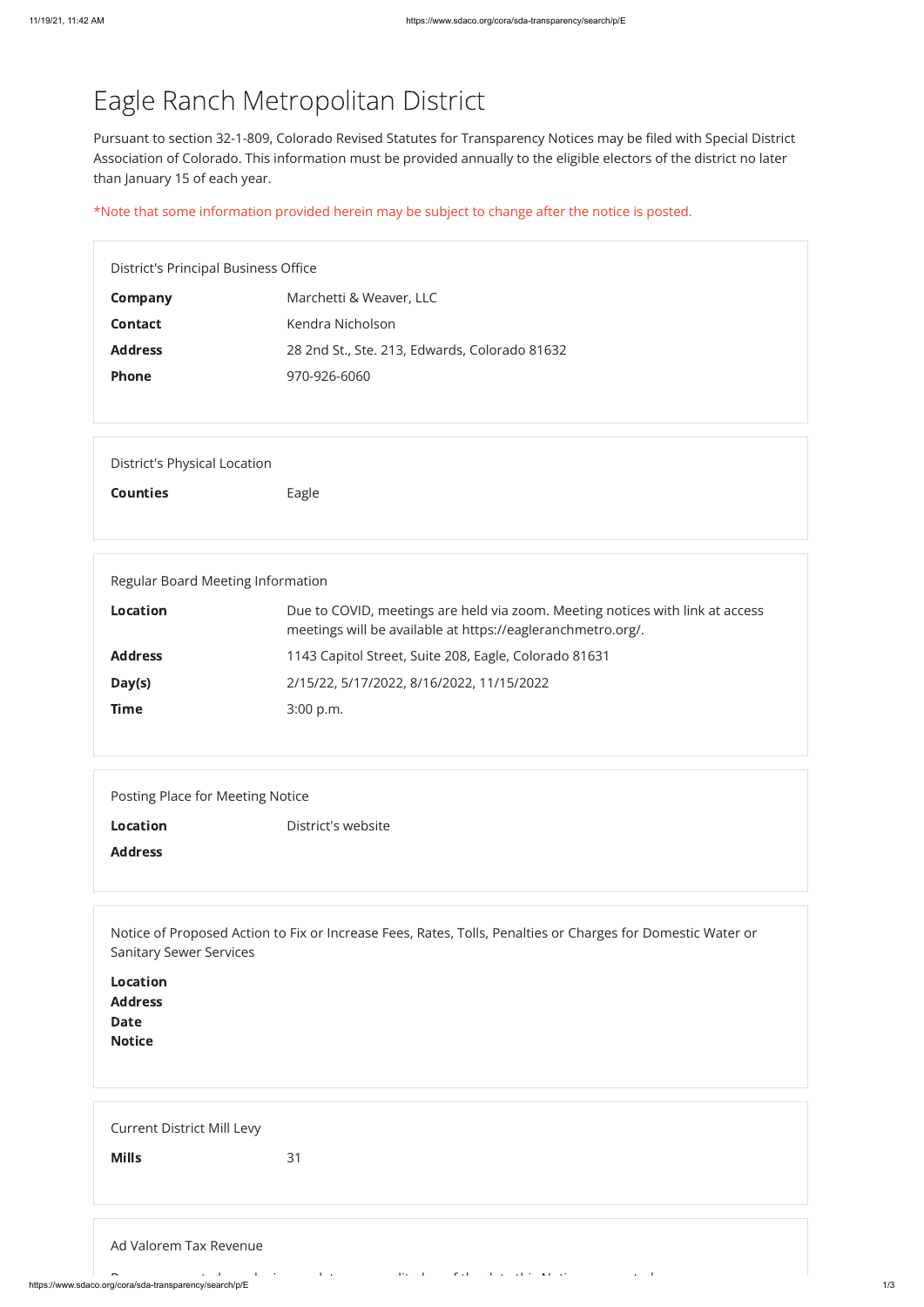11/19/21, 11:42 AM https://www.sdaco.org/cora/sda-transparency/search/p/E

Revenue reported may be incomplete or unaudited as of the date this Notice was posted.

Amount(\$) \$2,364,093 Thru Oct 2021

Date of Next Regular Election

Date 05/03/2022

Pursuant to 24-72-205 C.R.S

The district's research and retrieval fee is 30.00 per hour

## District Policy

Policy on file at the District Administrator's office.

District contact information for open records request: Eric Weaver

Names of District Board Members

| <b>Board President</b><br><b>Name</b><br><b>Contact Info</b><br><b>Election</b> | Dave Crawford, President<br>kendra@mwcpaa.com<br><b>Yes</b> , this office will be on the next regular election ballot |
|---------------------------------------------------------------------------------|-----------------------------------------------------------------------------------------------------------------------|
| <b>Board Member 2</b><br><b>Name</b><br><b>Contact Info</b><br><b>Election</b>  | Kent Rose<br>kendra@mwcpaa.com<br>No, this office will not be on the next regular election ballot                     |
| <b>Board Member 3</b><br><b>Name</b><br><b>Contact Info</b><br><b>Election</b>  | James Adams<br>kendra@mwcpaa.com<br><b>Yes</b> , this office will be on the next regular election ballot              |

| <b>Board Member 4</b> |                                                                     |
|-----------------------|---------------------------------------------------------------------|
| <b>Name</b>           | <b>Rick Dominick</b>                                                |
| <b>Contact Info</b>   | kendra@mwcpaa.com                                                   |
| <b>Election</b>       | <b>Yes,</b> this office will be on the next regular election ballot |
|                       |                                                                     |
|                       |                                                                     |
| <b>Board Member 5</b> |                                                                     |
| <b>Name</b>           | Casey Bullock                                                       |
| <b>Contact Info</b>   | kendra@mwcpaa.com                                                   |
| <b>Election</b>       | No, this office will not be on the next regular election ballot     |
|                       |                                                                     |
|                       |                                                                     |